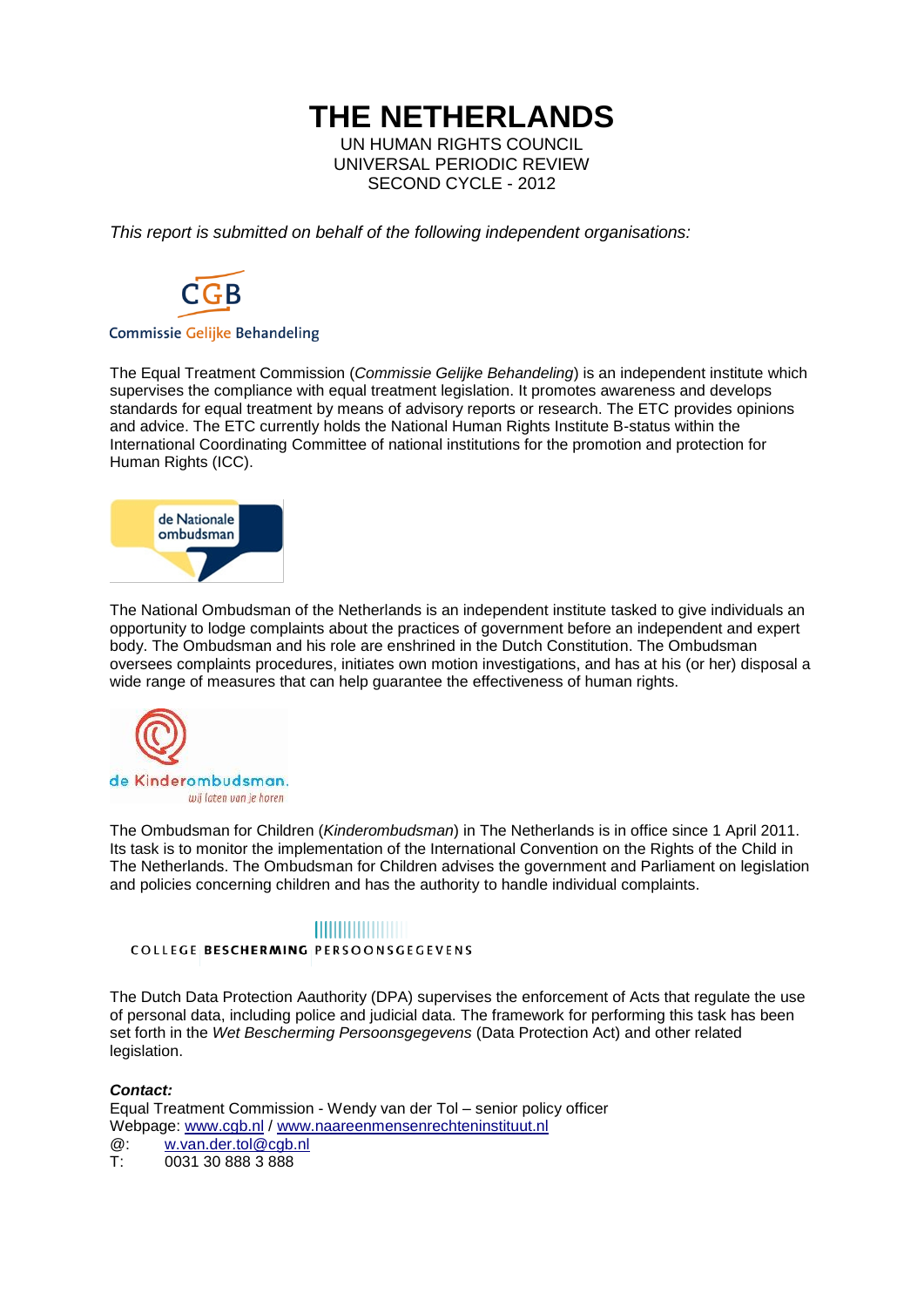# **A. Introduction and developments National Institute for Human Rights***<sup>1</sup>*

1. The Dutch Equal Treatment Commission (ETC), in its capacity as a human rights institute (Bstatus), welcomes the opportunity to contribute to the Universal Periodic Review (UPR) Process. For this contribution, the ETC also invited other independent human rights organisations to voice their concerns. Each paragraph is accompanied by the logo of the organisation that has raised its concerns. With this submission, the parties hope that the UPR working group will bring their concerns and recommendations to the attention of the Dutch Government.

2. Generally speaking, the level of respect for human rights in the Netherlands is high. A good legal framework is in place. However, issues do emerge about its implementation in practice. The Netherlands has its role to perform in safeguarding human rights. Yet, it is noted that European Union legislation has a growing importance on the implementation of human rights issues, such as asylum and migration, the fight against crime and terrorism, and privacy.

3. This contribution cannot cover all human rights aspects in the Netherlands. This report is based on the recommendations to the Netherlands from the first UPR-cycle and recent developments in the human rights situation on the ground.

#### *Towards a National Human Rights Institute*

4. In 2010 the Dutch Government introduced a bill in Parliament proposing the establishment of a national institute with a comprehensive human rights mandate. The bill was approved by the Senate on 22 November 2011, enabling the Act to become effective and paving the way for the Netherlands Institute for Human Rights , which is to become operational in 2012. The ETC has been appointed "quarter master" for the preparations for the establishment of the Institute and will merge with this Institute.

### **B. Tolerance and diversity in the political and social debate<sup>2</sup>**





5. A multiform society that guarantees human rights and tolerance requires more than just combating discrimination; other forms of exclusion and negative stereotyping must also be countered. Discrimination cannot be fought with legal bans, criminal prosecution or civil proceedings alone. Preventing discrimination is important for creating a favourable climate for realizing human rights and includes striving towards a climate of tolerance and respect for diversity, alongside the value in providing balanced information.

6. In the Netherlands, human rights are often absent in public debate, even when this debate concerns themes that are directly relevant to human rights. $3$  There is a very lively debate on themes such as the multicultural society, the (supposedly) primacy of Dutch culture, the freedom of religion, separation between church and state, the integration of minorities and the admission of foreign nationals. In the public debate, too little attention is paid to nuanced data on integration and immigration. Subjects like the "islamisation of the Netherlands" and "mass immigration" drive negative sentiments against some groups in society. Generally, the fierceness of the debate is attributed to the minority policy of the past century which underestimated the importance of integration, combined with increasing populism in the 21st century.

7. In an analysis of public sentiment in the Netherlands, the Netherlands Institute for Social Research  $(SCP)<sup>4</sup>$  notes a change from traditionally open progressive convictions to a conservatism that wants to guard contemporary achievements against exterior influences. Also, ties between the media and politics are tighter in the Netherlands than they are in other countries, which could tempt politicians to focus on short-term rather than long-term politics.

8. Although the Government emphasizes that participation, commitment and solidarity in society are expected from all citizens, stricter requirements apply to certain minority groups, particularly those with very specific problems.<sup>5</sup> The risks of generalisation of these problems and the stigmatising effects lie in wait.<sup>6</sup> This is aggravated by the frequent and unnecessary use of ethnic categories in official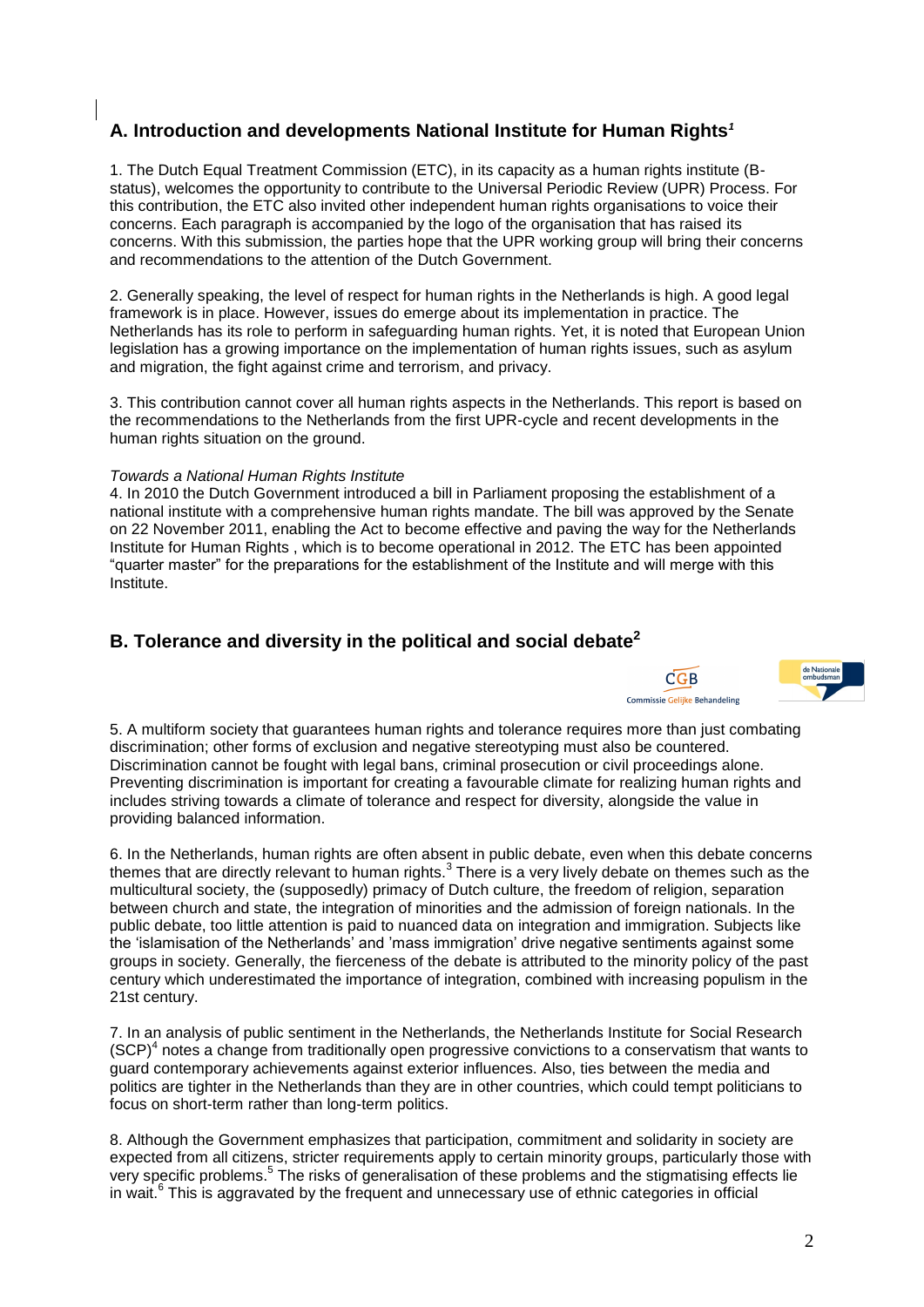statistics. The unintended effect is that these strongly emphasise and reinforce ethnic differences in society.

9. The position of immigrants and migrant workers in the Netherlands merits special attention. For instance, the National Ombudsman (*Ombudsman*) drew the attention of the Minister of Social Affairs and Employment to an instance of discriminatory government communication. His ministry had issued a press release under the title: "The Polish have to pay their taxes too". This type of generalized communication about a group of people is discriminatory and unacceptable, particularly from a government source. The Minister accepted the criticism and corrected the press release.

10. Various authoritative bodies have warned against the social implications of a harsher parliamentary debate in the Netherlands. The Government should lead by example in debates and make every effort to prevent a one-sided negative image of minorities and migrants and rousing public sentiment in policy, legislation and public statements by ministers. It is important to take a firm stand in matters of discriminating policies by official institutions.<sup>7</sup> The same applies to politicians who use incorrect data to feed islamophobia.<sup>8</sup>

11. In his annual report for 2009, the Ombudsman reflected on escalation and de-escalation in the resolution of disputes.<sup>9</sup> De-escalation is an important issue in the relationship between government and citizens in the Netherlands. It is essential for professionals who are employed by administrative agencies to have the authority and ability to de-escalate conflict where it arises.<sup>10</sup>

The ETC and Ombudsman recommend that the Government promote tolerance, respect for diversity and balanced information by:

- o Conducting fact-based political debates;<br>
o Presenting a broader perspective in discu
- Presenting a broader perspective in discussions involving foreign nationals and minorities;
- $\circ$  Firmly and publicly rejecting discriminating policy proposals by public institutions:
- $\circ$  Tackling islamophobia by countering misrepresentation of facts by politicians.

## **C. Freedom of religion**



12. Freedom of religion has come under pressure in Dutch society.<sup>11</sup> Freedom of religion is no longer automatically privileged over other fundamental rights and interests. To illustrate, there have been proposals to ban ritual slaughter and face-covering clothing in public areas, and a discussion on civil registrars<sup>12</sup> who refuse to carry out wedding ceremonies of persons of the same sex. There has also been a call for a stricter maintenance of the separation of Church and State.<sup>13</sup> In the Netherlands there is – especially at the local level – no strict separation between Church and State.<sup>14</sup> The separation between Church and State is to be understood in the Netherlands that no religion is privileged and all religions are treated equally by the government.

13. Debate is important for democracy and the concepts of freedom of religion and separation of Church and State need new interpretation in view of recent developments. However, proposals for a drastic restriction of freedom of religion by a secular majority, that sometimes overlook the interests and feelings of religious minorities, are a cause for concern. It is a challenge to find a balance between the various rights and interests and to make careful considerations.

#### *Dress code an obstacle<sup>15</sup>*

14. The ETC is concerned because Muslim women looking for jobs or internships may suffer from discrimination due to the fact that some private and public sector organisations ban headscarves in the workplace.<sup>16</sup>

15. The Dutch Government does little to make people understand that wearing a headscarf, yarmulke or turban for religious purposes is a right that results from the freedom of religion. This right cannot easily be overridden by other interests such as "representation" or "neutrality". In some public office there is a general dress code. This affects in particular civil servants who visibly express their religious beliefs. Such codes or regulations could exclude certain groups from these positions. Religious headgear cannot be banned, unless it interferes with the proper performance of tasks. While in special public services, such as the police, the government has the freedom to decide upon the necessity of a

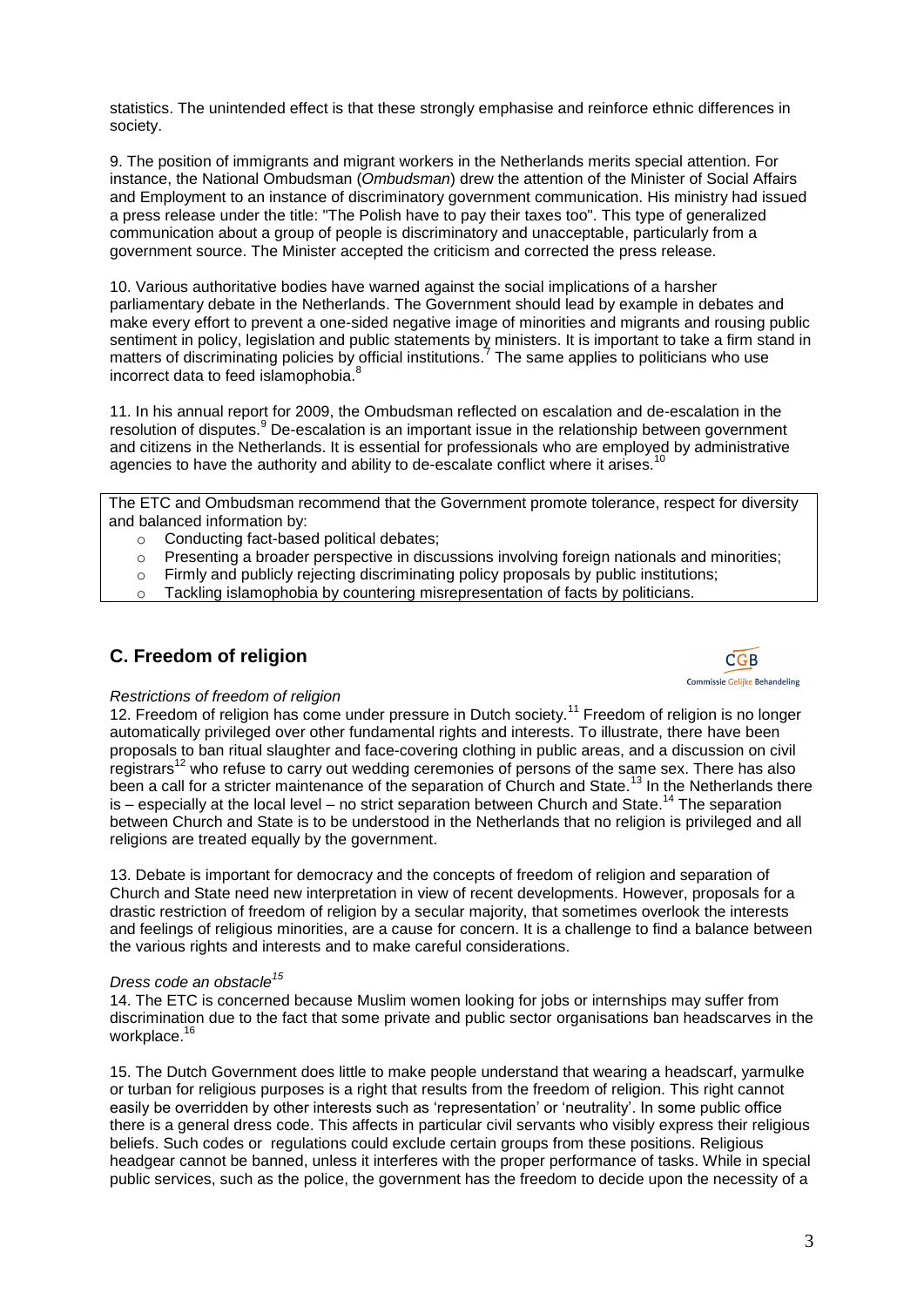particular dress code for purposes of neutrality and representation, this should always be decided in light of fundamental human rights in a multiform society.<sup>1</sup>

The ETC recommends that the Government exert restraint in establishing dress codes in its services, and must investigate if and how this excludes women.

# **D. Access to Justice and Court fees**

16. Without equal access to justice the realization of other (human) rights is at risk. The legal empowerment of citizens to challenge decisions and actions of public authorities is central in promoting a strong culture of human rights. As such the creation of barriers to justice is inherently problematic from a human rights perspective.<sup>18</sup> The current Dutch Government has proposed to raise court fees significantly. Raising court fees is a barrier in its own right, but another problem looms. Starting a legal procedure or becoming a defendant in appellate proceedings carries the risk of unforeseeable financial consequences, because the party who loses the procedure may be ordered to compensate the other party for the court fees. Especially in procedures of administrative law, the outcome can be difficult to predict. So the argument that people can use their own judgement as to whether or not to start legal proceedings is problematic.

17. When citizens cannot defend themselves against an unjust decision by public authorities, they risk losing their trust in the legal system altogether. In addition the realistic possibility of going to court has a much broader effect in terms of the quality of decision-making by public authorities. It also plays an important role in mediation or other informal forms of conflict resolution. Court procedures also generate important normative guidance for public authorities and a clear incentive for better performance.

The Ombudsman recommends that the Government ensure access to justice for everyone regardless of economic status and should promote the legal empowerment of citizens vis-à-vis the Government.

# **E. Conduct of governmental agencies**

#### *Police violence*

18. The National Ombudsman frequently deals with complaints about handcuffing and the use of police dogs.<sup>19</sup> Over the years he has drawn attention to this issue.<sup>20</sup> The police and Public Prosecution Service use their statutory powers to the limit. The National Ombudsman regards this practice as an example of the hardening of relations in society. There is a tendency to criminalize interactions that are to some extent part of normal societal relations.<sup>21</sup> Research has shown that, over the past 25 years, relations between the police and the public have hardened. People are less inclined to obey the instructions of the police, and the issuing of fines or filing of reports without any form of questioning is more likely to lead to debate and an escalation of the situation. The police seem to have a policy of imposing on-the-spot penalties, which results in the escalation of many situations to the point where the police have to resort to violence by physically restraining people and applying handcuffs. Increasingly, the police seem to regard handcuffing as standard practice, while in fact they are allowed to apply handcuffs only if there are particular reasons for doing so. The same applies to the use of police dogs.

The Ombudsman recommends that the Government ensure that:

- o police officers are sufficiently empowered to de-escalate conflict wherever possible;
- o all instructions are compliant with relevant human rights provisions; and
- $\circ$  practices that have human rights dimensions, such as handcuffing and the use of police dogs, are applied with restraint.

#### *Preventive Body Searches*

19. Every year over 50,000 people are submitted to preventive body searches in the Netherlands. The National Ombudsman, together with the municipal ombudsman of Amsterdam and Rotterdam, investigated the use of the instrument of preventive body searches. The basic assumption in preventive body searches is that they are applied randomly to all citizens. In practice there is a need

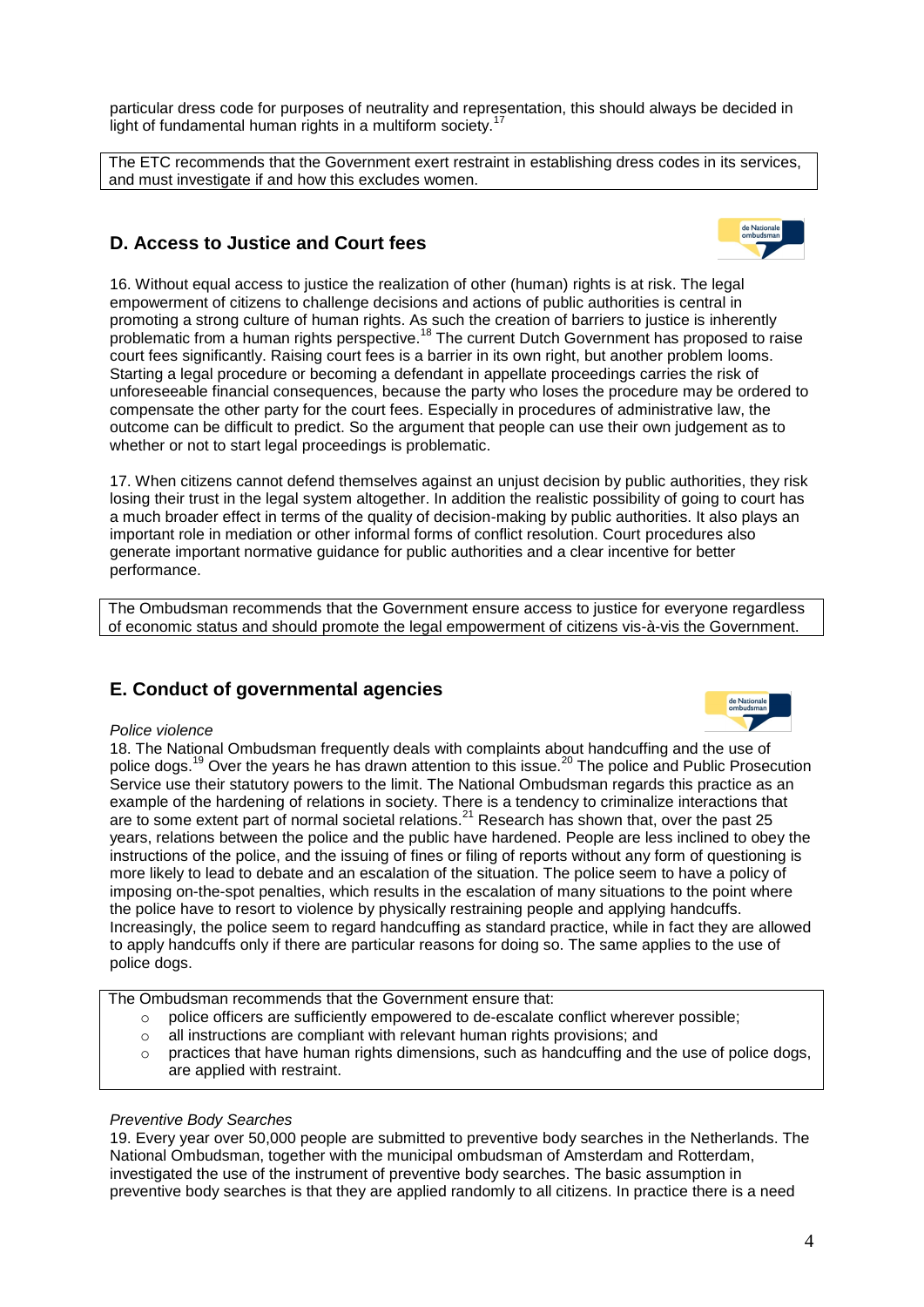for selective searches. The basis for selection however, can never be race or religion. The report shows that it has become very unclear who is responsible for guaranteeing that this does not happen. The conclusion of this investigation is that in the operations that use preventive body searches, the fundamental rights of citizens, especially the right to privacy and physical integrity, need to be better safeguarded. These rights may not be superseded by the need for efficiency in the use of this instrument. Concretely the report argues for an *ex ante* assessment of the purpose of the operation, to enable better evaluation ex post.<sup>22</sup> The three Ombudsman jointly argue the need for clear criteria and a more active role for the public prosecutor.

The Ombudsman recommends that the Government ensure that in its application of preventive body searches, all relevant human rights are adequately protected, in particular the right to privacy and physical integrity and the prohibition of discrimination on the basis of race and religion.

#### *Schengen Information System*

20. The Schengen Agreement allows people to travel between 25 European countries without border controls. The Schengen Information System (SIS) was introduced to ensure that people who should not be permitted to enter the Schengen Area are stopped at its border. An alert issued for a third country national in this system means that he or she will be denied entry to Schengen countries for several years. In this sense, the system is a blacklist that has major implications. The National Ombudsman conducted an investigation into the practical implementation of the Schengen Information System.<sup>23</sup>

21. Registration in the SIS has far-reaching implications. On arrival, visitors can be unpleasantly surprised by the fact that an alert has been issued for them in the Schengen Information System, meaning that they have to leave immediately or be placed in detention.<sup>2</sup>

22. The Ombudsman's investigation revealed that it is unclear who decides if registration in the system is justified, and when. Given the far-reaching implications that registration in the SIS may have for individuals, it is important to ensure that no one is inaccurately or wrongfully registered in the system. No such guarantees are in place in the Netherlands. Two other problems were identified. Namely, the proportionality of registering an individual in the SIS is not considered with sufficient care and the legal position of those registered in the SIS is not adequately safeguarded. The decision to register someone in the SIS must be made known to the person concerned, and it must also be clear to them how they can contest wrongful or inaccurate alerts.

The Ombudsman recommends that the Government take measures to guarantee that no one is inaccurately or wrongfully registered in the Schengen Information System. The Government should take measures to ensure that the decision to register someone in the Schengen Information System is communicated to the person concerned accompanied by the information on how to contest such a decision.

### **F. Counterterrorism measures and privacy**

### **HUILININININI**

COLLEGE BESCHERMING PERSOONSGEGEVENS

*Counterterrorism measures in relation to data protection and other human rights<sup>25</sup>* 23. Counterterrorism measures are important for the security of the Netherlands and its citizens. In response to terrorist attacks inland and abroad, the Dutch Government has responded with new legislation and many measures to extend police and judicial powers. This has its effect on the protection of the private lives and personal data of all citizens and residents of the Netherlands.

24. Personal data are stored in many databases, varying from the API-data to the phone numbers called at specific moments in time. So far, it has not been completely clear who has access to which databases and for what purposes. Nor are there clearly defined retention periods. Furthermore, data may be interlinked either by a physical or logical link between databases, or because the same person has access to several databases and could thus combine data about a specific person. Risk analysis is often carried out on the basis of profiles. This may result in false hits, when a person may fall within the scope of the criteria of the profile, but is still exempt from the result.<sup>26</sup> The large scale collection of data and the use of profiles to put people under extra surveillance or other measures bring about serious risks of infringements of the right to privacy.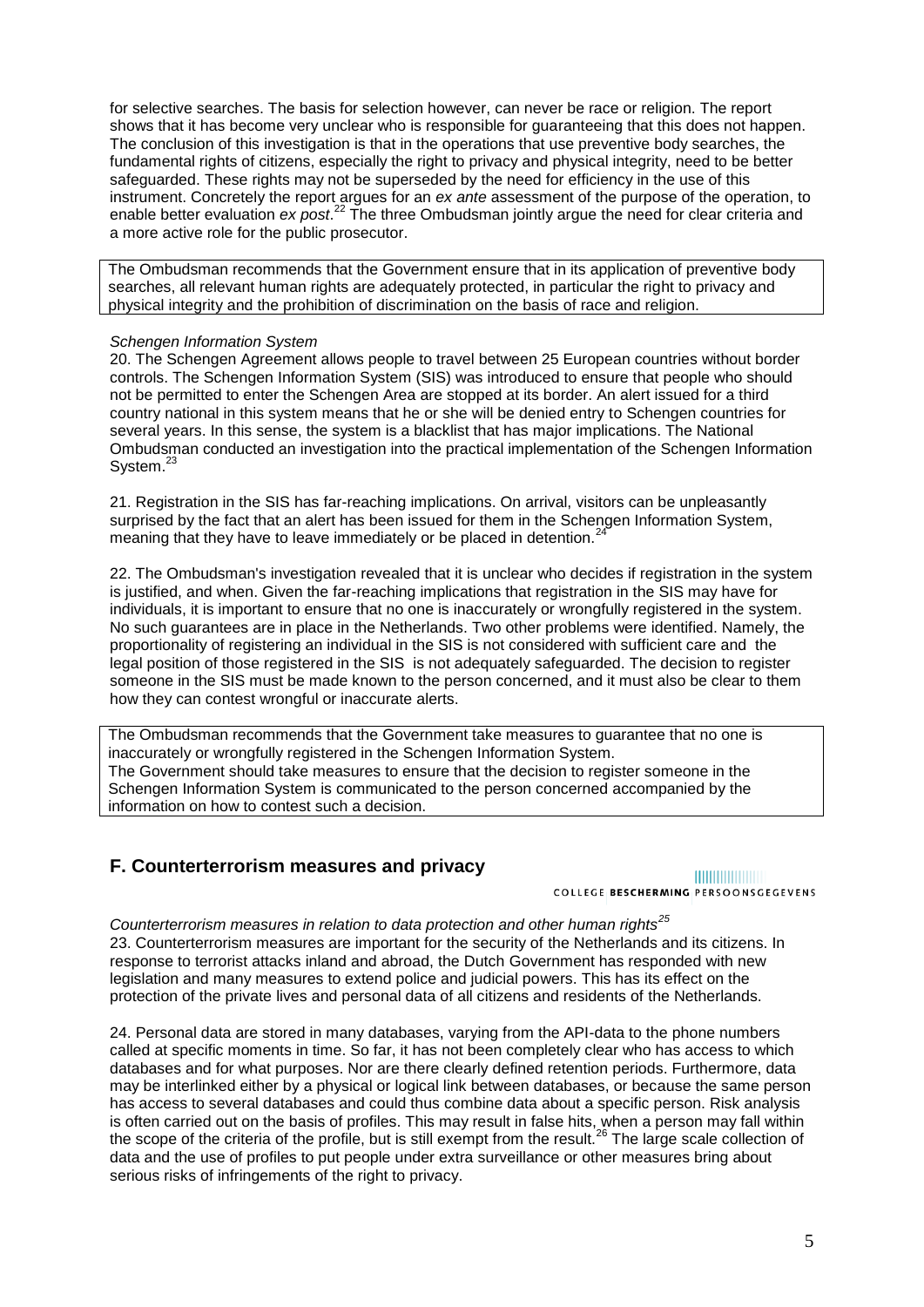25. The Dutch Government has recently evaluated the legitimacy and effectiveness of counterterrorism measures over the past ten years. It remains, however, important to assess measures and practice on its human rights implications prior to developing new legislation and policies and while implementing existing measures. Counter-terrorism measures are particularly targeted on Jihadism, which may result in a particular focus on Muslims. It needs to be stressed that counter-terrorism measures need to be in line with the principle of non-discrimination. Also, the new counter-terrorism strategy has placed a particular focus on migration and travel movement. These measures need to be in line with the principle of non-refoulement and art. 3 ECHR. Furthermore, there is a shift to a more pro-active and preventive approach, in which penal and administrative action and measures can be taken against persons who are not suspects in the sense of criminal law. These measures create concern in view of respect for family life, the principle of habeas corpus, and the right to a fair trial.

The Data Protection Authority recommends that the Government continually assess counter-terrorism measures and practice on its human rights implications and decide on the continuation of the applicable legislation.

#### *Privacy*

26. The Dutch Parliament is increasingly aware of privacy risks in policy and projects that involve the large-scale collection of personal data.<sup>27</sup> Interest in privacy protection among Dutch citizens is growing, as the media show.<sup>28</sup>

27. Privacy protection in our digital society is largely concerned with the prevention of unreliable profiles of individual citizens.<sup>29</sup> Such profiles may arise if there is a lack of context to personal data, if there are insufficient guarantees for data accuracy or if citizens have too little control over the digital imaging.<sup>30</sup> Citizens are obliged to submit a large number of personal details to the government. The government also gathers data from private parties, and links personal data without informing citizens. This leaves citizens unable to exert their right of access, rectification or deletion.

28. Government proposed policy that involves large-scale processing of personal data focuses on achieving the intended goal and presupposes that data processing is an effective means to reach this. The Scientific Council for Government Policy (WRR) observes that in recent years the government has failed to take into account the enormous growth of databases with personal data on citizens and of the information exchange between many government organisations and also with private parties.<sup>31</sup> This has drastically changed the relationship between government and its citizens, and requires structural attention, according to the WRR.

Citizen privacy and its infringement are given little thought in policy. In March 2011, the WRR urged the government for an ex-ante analysis of privacy risks when planning large-scale data processing systems and using previously collected data, linking and enriching or making pro-active use of collected data, and to explicitly involve these risks in policy considerations.

The Data Protection Authority recommends that the Government design a mode of operation to allow for ex-ante analysis and consideration of privacy risks.



#### *The public sector in the digital era*

29. On several occasions in 2011, the National Ombudsman called attention to the security<sup>32</sup> and reliability of the digital interactions between public institutions and citizens. A number of complaints were received from citizens whose personal information in government systems is incorrect. The Ombudsman argues for the right of citizens to consult and correct their personal information that is registered in government systems. Often multiple agencies are involved and they use and re-use data from joint systems.<sup>33</sup> The right of citizens to complain and be heard must be guaranteed in such cases and a system for compensation for negative consequences should function properly.<sup>34</sup>

The Ombudsman recommends that the Government give citizens a generalized right to consult and correct the registration of their personal data in government systems. The Government should be forthcoming to individuals who suffer negative consequences as a result of system-errors and security breaches of government systems.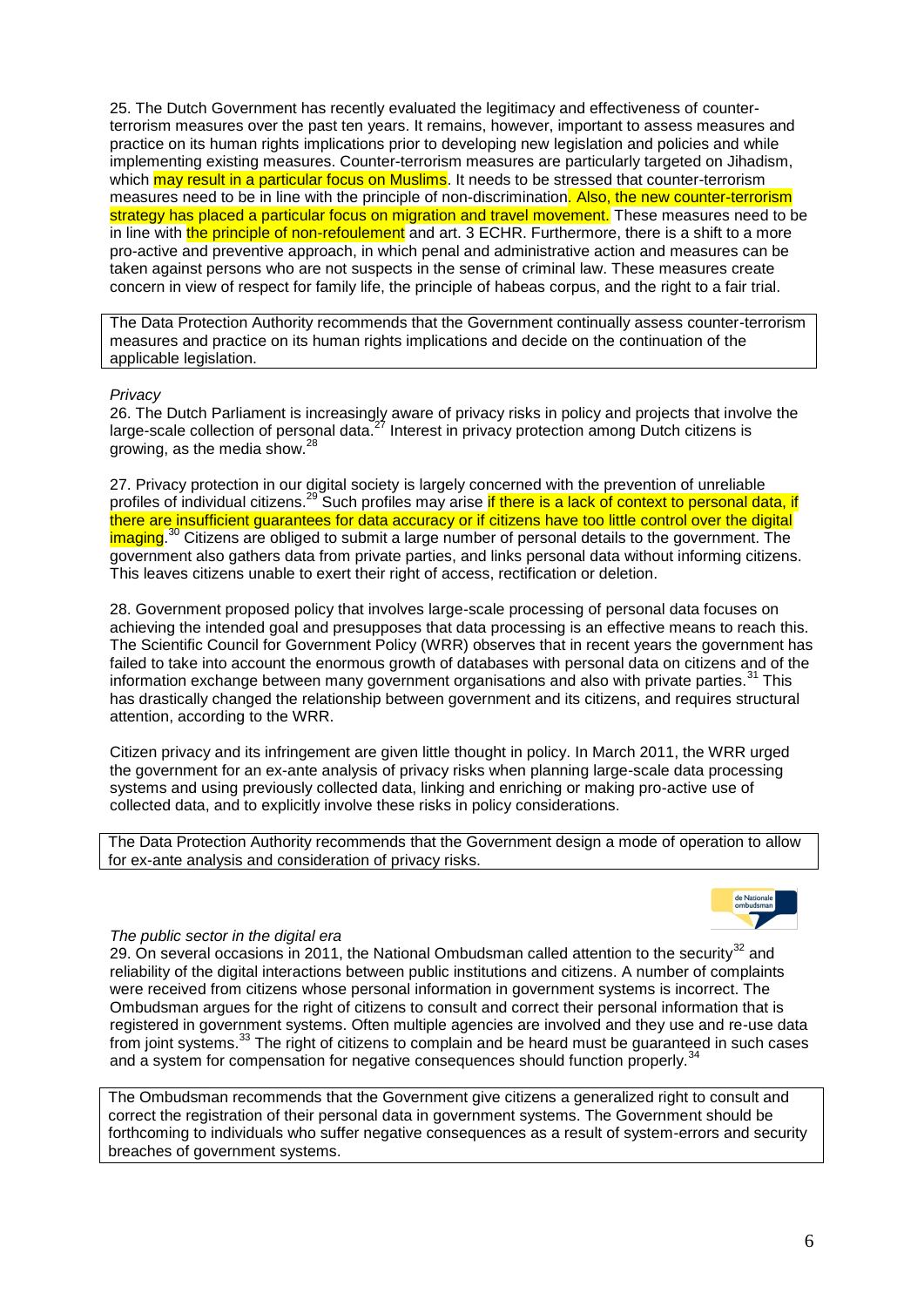# **G. Anti-discrimination policy<sup>35</sup>**



30. Since September 2010, the Government has sent Parliament several letters on anti-discrimination policy in general.<sup>36</sup> The Government has decided to adopt a decentralized approach to discrimination, based on the idea that discrimination is mainly a local problem. One of the instruments is the obligation of municipalities to create an anti-discrimination desk where citizens can lodge complaints about discrimination. Furthermore, the Government and the Association of Netherlands Municipalities (VNG) have written a manual for the municipalities on how to tackle discrimination. However, the Government has failed to sufficiently check whether the implementation of its policy approach has been successful in preventing and combating discrimination at local level.

31. The Government"s general anti-discrimination efforts focus on LGBT people (lesbian women, gay men, bisexuals and trans-genders) and on the Jewish community with regard to anti-Semitism. While the ETC appreciates these efforts, certain other vulnerable groups are missing such as people with a disability and ethnic minorities. They also face discrimination, e.g. in housing and in education.<sup>3</sup>

In view of policy fragmentation, the ETC recommends that the Government monitor its decentralized approach to discrimination and evaluate the effects it has on all groups vulnerable to discrimination. It recommends that a coherent and broad plan of action tackling discrimination is put back on the political agenda.

# **H. Discrimination in the labour market**



32. The Netherlands Institute for Social Research (SCP) has extensively researched<sup>39</sup> the scope and causes<sup>40</sup> of discrimination based on race and ethnic origin in recruitment and selection procedures. Even when candidates' qualifications and motivation are equal, employers tend to base their choice of applicant on their own biases regarding ethnic origin.<sup>41</sup> The Dutch Government has recognized the issue of race discrimination in the labour market. $42$  At the same time, it has played down discrimination as the cause for unemployment amongst foreign nationals with a non-western background.<sup>43</sup> In response to the discrimination monitor survey it had commissioned, the Government announced in July 2010 that it would leave new anti-discrimination measures in the labour market to the next government.

These measures have still not been implemented; the Government merely summarizes ongoing research.<sup>44</sup> The many policy recommendations to employers made in the SCP survey on race discrimination in the labour market<sup>45</sup> have not been acted on.

33. Race discrimination by employment agencies is a concern.<sup>46</sup> A study in 2011 showed that 76% of all 187 employment agencies contacted for the survey were prepared to impose discriminatory requirements upon applicants, if the employer had specified particular unlawful preferences to the employment agency.

#### The ETC recommends that the Government:

- o publicly and repeatedly voice its concern and disapproval regarding race discrimination in the labour market;
- o make employers aware of their non-neutral selection behaviour and address their responsibility to select in an ethnically neutral manner, preferably supported by concrete agreements;
- $\circ$  take responsibility to enforce the ban on discrimination in the employment agencies sector.

#### *Immigrant workers from the most recent EU member states*

34. Working conditions in the Netherlands for many of the immigrant workers from Central and Eastern Europe (Poland, Rumania and Bulgaria in particular)<sup>47</sup> are poor. They form a vulnerable group in the labour market. According to a study on Polish immigrant workers<sup>48</sup> they are often exploited by shady contracting agencies, employers and landlords. Consistently poor working conditions and mala fide labour mediation threaten the right to work and to non-discrimination. Violation of human rights is evident where these employees are locked up and their passports seized by their employers.

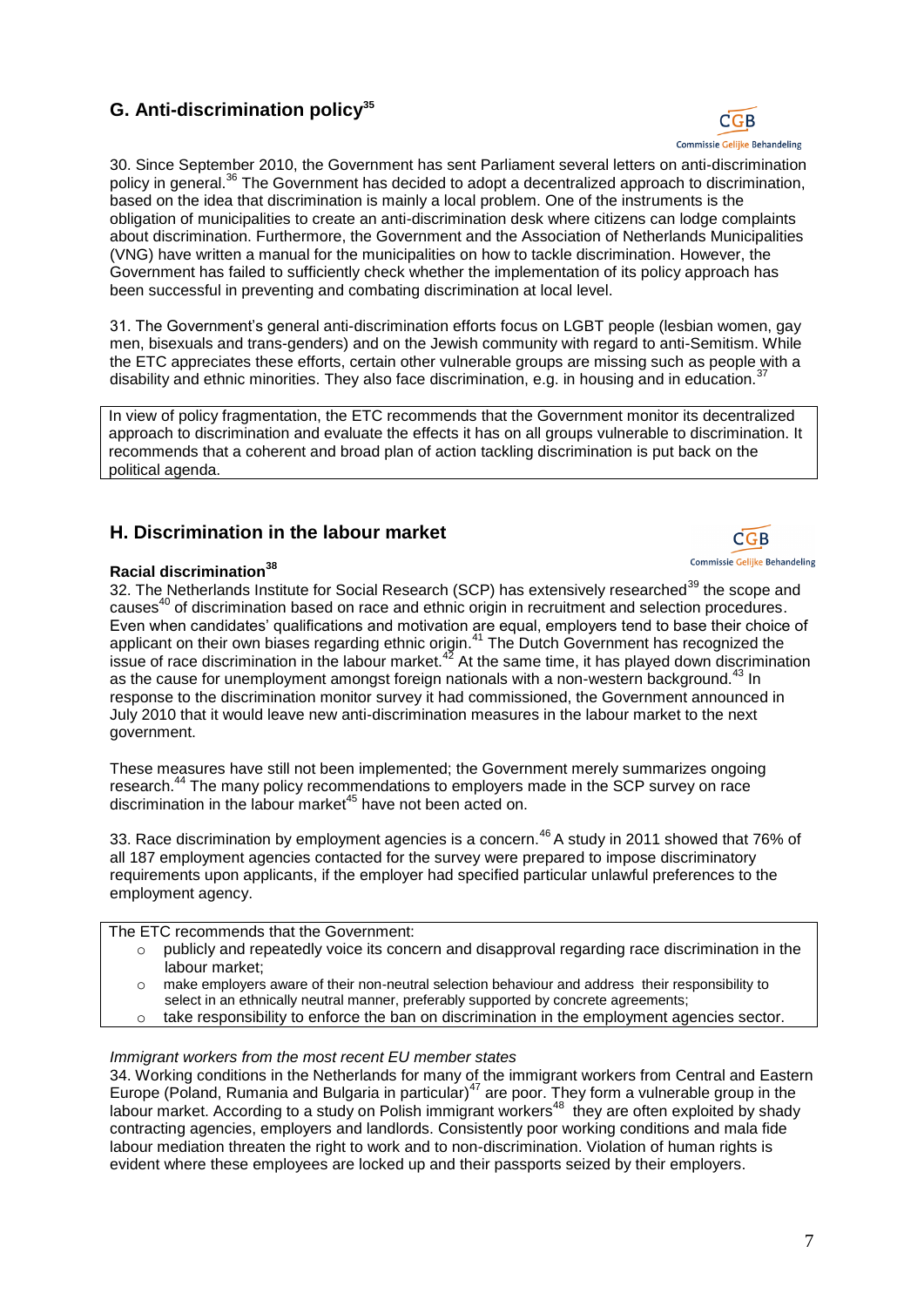35. The Government has an obligation to prevent and fight these kinds of human right violations. The Minister of Social Affairs and Employment recently presented policy measures to the Parliament. In view of the scale and urgency of the problems, the ETC welcomes an active approach by the Government.

The ETC recommends that the Government take an active approach towards implementing proposed policy measures that relate to the exploitation of migrant workers from other EU countries.

#### *Equal pay for women*

36. Women in the Netherlands structurally earn less than men, even after correction for factors such as age and job level.<sup>49</sup> ETC's survey into equal pay in general hospitals (2011) shows that differences in pay are significant throughout all (researched) positions and all hospitals, and are twice as often at the disadvantage of women. The survey shows which mechanisms cause pay discrimination, by application of pay criteria that are non-neutral, i.e. that do not relate to the value of the work.**<sup>50</sup>**

37. There is no reason to assume that the pay situation in general hospitals is significantly different from the situation in Government organisations. The Government must pursue an active and strict policy to end unfair pay differences between men and women in government service, in order to be an "excellent employer" and therefore a role model.

The ETC recommends that the Government organisations in their capacity as employers be audited for meeting all legal equal pay standards. It further recommends that the Government, in its capacity as legislator, oblige private sector employers to include information on equal pay in their annual reports.

#### **People with disabilities**

38. The Participation Monitor 2011 (NIVEL) concludes that participation levels on the labour market of persons with a disability have remained the same since 2006.<sup>51</sup> New legislation such as the Disablement Assistance Act for Handicapped Young Persons (Wajong)<sup>52</sup> and the Work according to Ability Act (WWNV)<sup>53</sup> aim to change this in order to allow people with disabilities to work to the extent possible, and to make them not dependent on benefits. However, without the right provisions, legislation alone will not help people with a disability find employment. Provisions are for instance financial compensation for the employer in relation to extra costs due to sick leave or a higher administrative burden.<sup>54</sup>

The ETC recommends that the Government investigate adequate conditions (in legislation or otherwise) for employers to hire people with a disability under the Work according to Ability Act.

### **I. Children**



*Adolescent criminal law that applies to 16 and 17 years olds 55*

39. The Netherlands has made a reservation with regard to the Convention of the Rights of the Child, namely that it 'accepts the provisions of article 37(c) of the Convention with the reservation that these provisions shall not prevent: the application of adult penal law to children of sixteen years and older, provided that certain criteria laid down by law have been met. (...).

The current Government has announced its intention to create a criminal law for adolescents, between 15 and 23 years old. One of the consequences would be that the juvenile criminal law no longer applies to 16 and 17 year olds. For this group, maximum detention increases from two to four years. This is in conflict with the International Convention on the Rights of the Child, which states that juvenile law should apply to all minors up to the age of 18 and that detention of minors should be a measure of last resort and should be as short as possible.

The Ombudsman for Children recommends that sixteen and seventeen year olds be tried according to juvenile law and that the criminal law for adolescents will only be applied to youngsters from 18 to 23.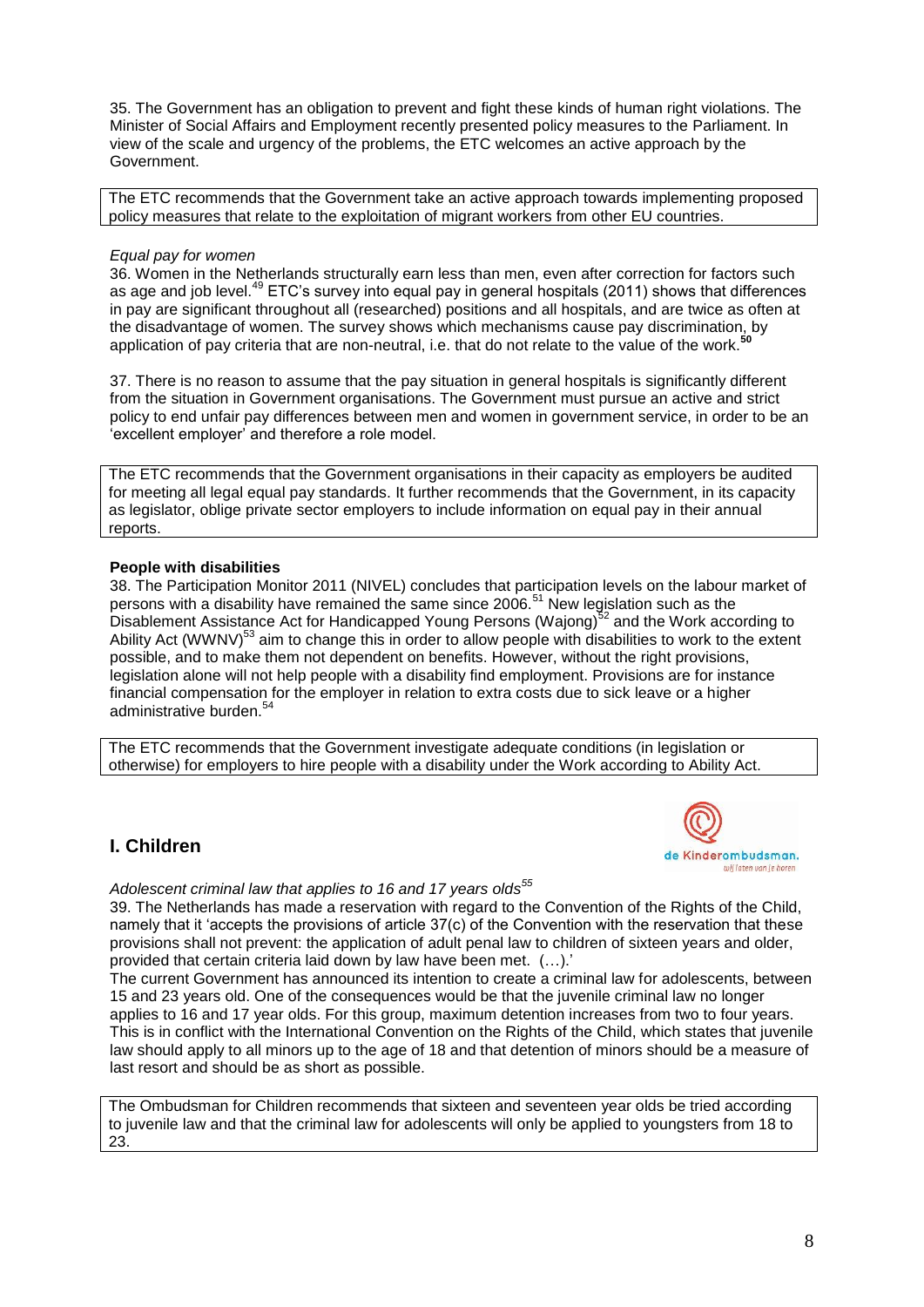#### *The protection of the interest of minors in Dutch asylum policies*

40. The Ombudsman for Children recently received a number of complaints of children whose parents have requested asylum in the Netherlands. In many cases the parents of these children have been in the asylum procedure for many years. Consequently, these children have lived with uncertainty for a great part, if not all, of their lives. They are often well integrated in society, attend Dutch schools and have Dutch friends. Despite this fact, it happens that they are sent back with their parents to their country of origin, after living in the Netherlands for sometimes more than ten years. Research shows that many of these children are psychologically damaged by the uncertainty they live in and the continuing threat of having to leave the country. At this moment, it is not standard procedure that the interest of the child is - independent from the interests of the parents - taken into account by the Dutch Immigration Service when the asylum application of the parents is under consideration. The interest of the child, however, might not always be parallel to that of the parents, as children often are better integrated in Dutch society than their parents.

The Ombudsman for Children recommends that the Dutch Immigration Service independently considers the interest of the child, when an asylum request of the parents is under consideration. The level of integration in Dutch society of the child and the presence of (psychological) damage should be criteria that are used to judge the asylum request. This should be guaranteed for all children in this situation, by adjusting the asylum policy.

#### *Child abuse*

41. A recent study by the University of Leiden shows a high prevalence of child abuse in the Netherlands: 34 cases of child abuse on every 1000 children.<sup>56</sup> The researchers state that despite growing attention among the public, professionals and politicians, the number of cases of child abuse is not decreasing. The Ombudsman for Children is deeply concerned about the high prevalence of child abuse. The numbers show that efforts of the Dutch Government to tackle this problem have not been effective so far. The Government's main focus is on the increase of professionals reporting presumptions of child abuse.

The Ombudsman for Children recommends that more attention be paid to the prevention of child abuse. More research is needed to make clear how to effectively target risk groups, such as unemployed parents, low educated parents and parents who are psychiatric patients.

# **J. Human rights education<sup>57</sup>**





42. The UN launched a World Programme on Human Rights Education. In the first phase (2005-2007) it called on Member States to include human rights education in their primary and secondary education curriculums. Various conventions<sup>58</sup> oblige the Netherlands to take steps to incorporate human rights education<sup>59</sup> in its primary and secondary school curriculums. However, the transposition of this international obligation into Dutch legislation and regulations has been minimal. Human and children"s rights are virtually absent in the teaching methods and in the formal curriculum in secondary education. Consequently, Dutch children know relatively little about human and children rights, as international surveys have shown.<sup>60</sup>

43. According to the Minister of Education, Culture and Science, human rights education is an integral part of (statutory) citizen education.<sup>61</sup> However, authoritative institutions such as the Education Inspectorate and the Educational Council have found that civic education lacks a general definition.<sup>62</sup> It is shaped by individual schools and these are often unsure about what is expected from them. The Minister of Education has asked the Educational Council for advice on supporting schools in the further development of civic education. The Government also subsidizes the Curriculum Development Association and the Human Rights Education Platform to implement the Human Rights Education Stimulation Plan (2009-2012). Various products and services are being developed, including a citizenship and human rights education Framework Learning Plan.

The ETC, the Ombudsman and the Ombudsman for Children recommends that the government actively promote the outcome of the stimulation plan amongst primary and secondary schools. It also recommends a formalisation of human rights education.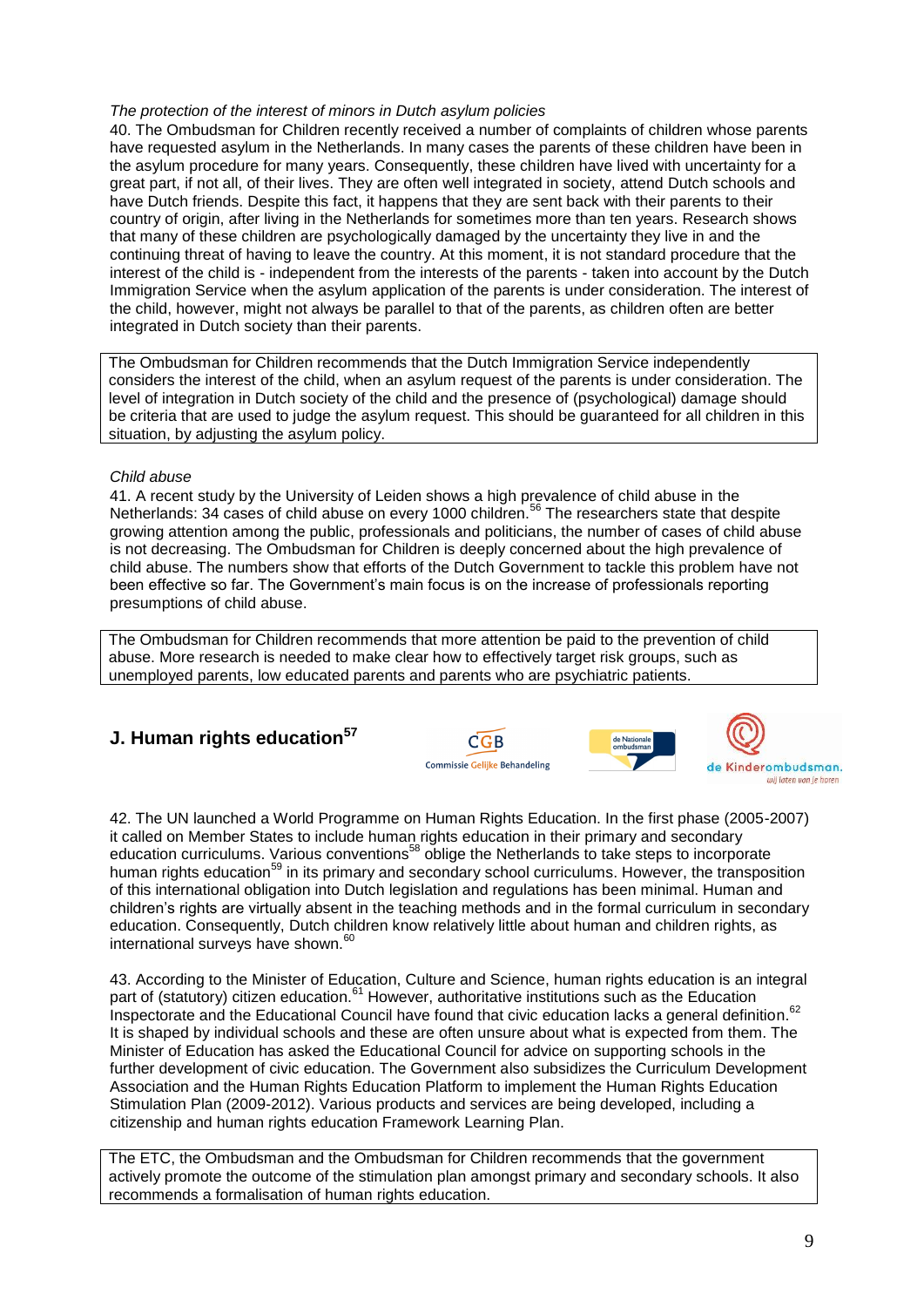44. The second phase of the UN World Programme on Human Rights Education (2010-2015) focuses on higher education as well as human rights training for teachers, civil servants, the police and the military.<sup>63</sup> Until now, the Dutch Government has no coherent training programme on human rights for civil servants in the public and civil sector. Yet it is these civil servants who are supposed to implement the Government"s commitment to human rights.

The ETC, the Ombudsman and the Ombudsman for Children calls on the Government to make professionals in the public sector aware of the importance and relevance of human rights to their work through education and training.

### **K. Implementation or non-ratification**

*Non-ratification of the United Nations Convention on the Rights of Persons with Disabilities* 45. The Government signed the UN convention on the rights of persons with disabilities and has expressed its intention to ratify the convention on number of occasions.<sup>64</sup> Article 18 of the Vienna Convention on the Law of Treaties stipulates that once a convention is signed, a state is obliged to refrain from acts which would defeat the object and purpose of the UN Convention. This is referred to as the *'stand still'* stipulation. People with a disability are currently facing a series of economic cutbacks that could put many of them at a serious disadvantage.<sup>65</sup> This calls into question whether the many cutbacks in the budget are not in fact contradictory to this *stand still* stipulation.

The ETC recommends that the Government takes an active approach towards the ratification and that the Government fully respects the *stand still* stipulation until then.

The ETC recommends that the Government take an active approach towards the ratification and that the Government fully respects the *stand still* stipulation until then.

#### *The Optional Protocol to the Convention Against Torture and other Inhuman or Degrading Treatment (OPCAT)*

46. The Netherlands ratified the Optional Protocol to the Convention against Torture and other Cruel, Inhuman or Degrading Treatment or Punishment (OPCAT) in September 2010. It is expected that the Government will designate eleven inspections as the National Preventive Mechanism (NPM) for OPCAT. The Inspectorate for the Implementation of Sanctions will be responsible for the actual carrying out of the Protocol. However, in the opinion of the National Ombudsman, these inspectorates do not meet all the requirements that OPCAT sets out for NPMs. A second concern is that the Government has opted for a very limited interpretation of OPCAT, focussing only on people in criminal detention, while OPCAT has a much wider reach, including refugees and asylum-seekers, people in mental health care and several types of youth detention and treatment.

The National Ombudsman recommends that the Government critically examine whether the currently envisaged NPM mechanism meets the requirements of OPCAT. The Netherlands should broaden the scope of its considerations under OPCAT beyond just criminal detention to all places where people are held against their will.



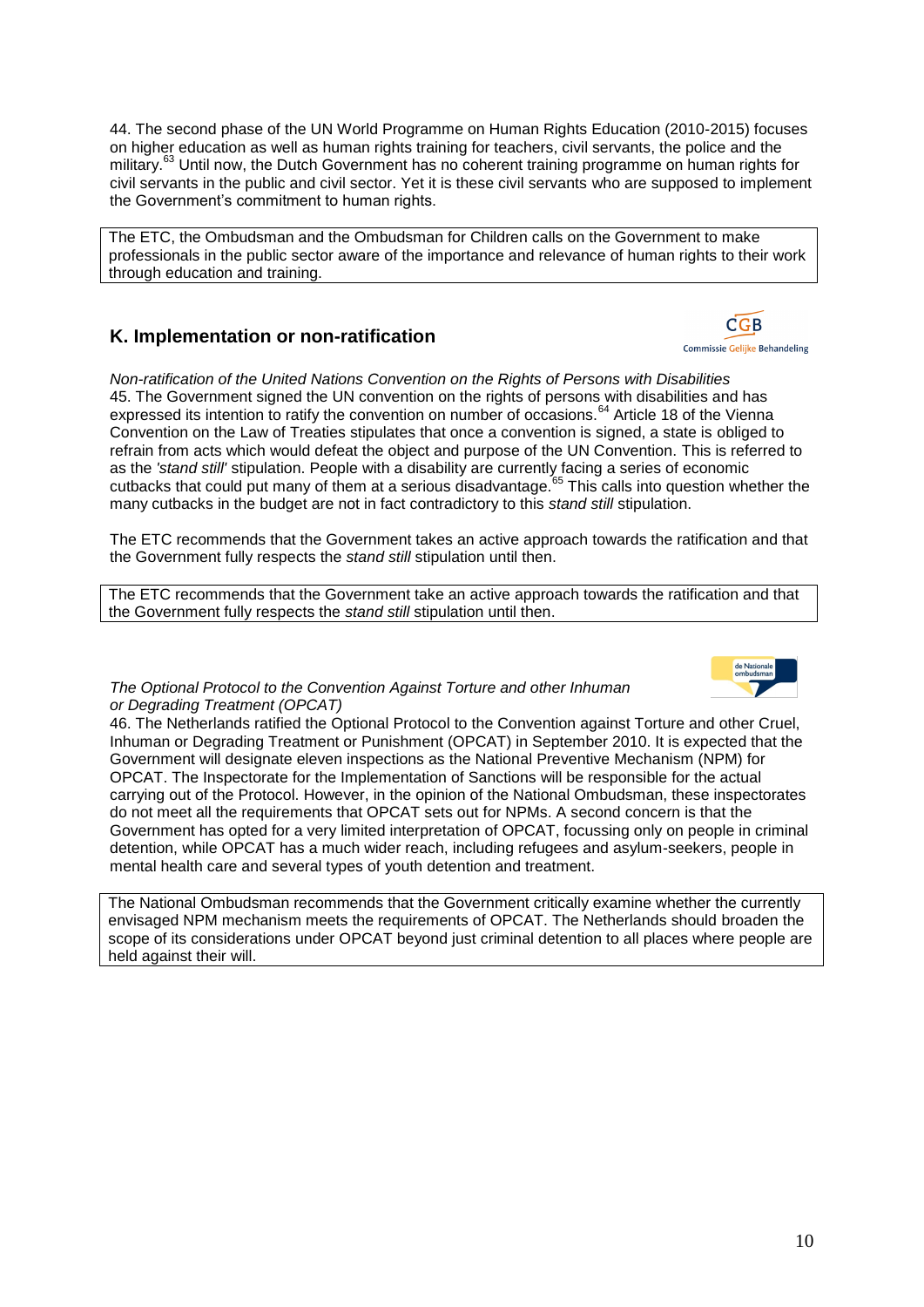### *Notes*

<u>.</u>

1 This section relates to Recommendation 30 of the first UPR-cycle: (take necessary steps to establish a NHRI).

2 This section relates to Recommendations 4, 11, 13 and 28 of the first UPR-cycle.

 $\frac{2}{3}$ Article in Dutch: *Verdwijnende mensenrechten in Nederland*, A.F.M. Brenninkmeijer, in: Nederlands Tijdschrift voor Mensenrechten/NJCM-Bulletin 2010, Volume 35, nr. 3.

4 "*Stemming onbestemd'* (Destination Unknown), Netherlands Institute for Social Research (SCP), March 2011. The SCP is an independent research agency that performs social and cultural studies for government policies.

5 Policy memorandum on "Integration, binding, citizenship" of 16 June 2011 by the Ministry of the Interior The *Landelijk overleg van minderheden* (National Consultation of Minorities) responded to this memorandum.

6 Thomas Hammarberg, Council of Europe Commissioner for Human Rights, refers to the connection between xenophobia, rhetoric targeting migrants and a more restrictive immigration policy. He pleads for sensible leadership versus the sad trend of populist rhetoric, a focus on burkas and minarets and shallow resentment that foreign nationals do not integrate properly (Speech during the Seminar Human rights challenges of migration in Europe, Istanbul, 17-18 February 2011).

7 So did the Minister of Education, Culture and Science, Ms van Bijsterveldt. She responded immediately when a school in Ede announced it was to refuse pupils from certain foreign backgrounds to stop overrepresentation of pupils with the same background (De *Volkskrant*, 17 October 2011).

8 So did the State Secretary Mr Teeven when he corrected a Member of Parliament who had suggested during a debate that the Dutch courts massively applied the Sharia (*Reformatorisch Dagblad*, 30 September 2011).

9 An English summary of the Annual report 2009 is available at:

[http://www.nationaleombudsman.nl/sites/default/files/no-summary-v3.pdf.](http://www.nationaleombudsman.nl/sites/default/files/no-summary-v3.pdf)

10 This applies to the police of course, but also to situations in which people are dependent on government for benefits, permits or licences and the payment of taxes. All such issues touch upon the ability of people to realize their (human) rights.

11 Many religious groups complain about this, see for example: B. Oomen, J. Guijt e.a. (2009) "*Recht op verschil? Percepties en effecten van de implementatie van gelijkebehandelingswetgeving onder orthodoxprotestanten in Nederland*. Onderzoeksrapport Roosevelt Academy". (Right to be different? Perceptions and impact of the implementation of equal treatment legislation among orthodox Protestants in the Netherlands. Research Roosevelt Academy)

12 The ETC advisory opinion 2008-04 on Registrars with conscientious objections: "*Trouwen? Geen Bezwaar*!" (Getting Married? No objection!") played an important role within this discussion. The report is available in Dutch at: [http://www.cgb.nl/publicaties/alle\\_publicaties.](http://www.cgb.nl/publicaties/alle_publicaties)

<sup>13</sup> See for instance Forum Masterclass, *Between principles and pragmatism*, 23 September 2010. This public debate inspired a hearing in the Parliament on the principle of the separation of Church and State, 15 September 2011.

<sup>14</sup> See B.P. Vermeulen, *Vrijheid, gelijkheid, burgerschap* (liberty, equality and citizenship) The Hague, SDU Uitgevers 2007. VNG/Ministry of Interior and Kingdom Relations, *Tweeluik religie en publiek domein. Handvatten voor gemeenten*, (Diptych religion and public domain. Guidelines for municipalities) The Hague, March 2009. This section relates to Recommendation 11 and 16 of the first UPR-cycle.

16 The ETC established that of all its opinions on the ground of religion (2006-2011), in the field of recruitment and selection of jobs 43% (15 out of 35) relate tot the headscarf. From these headscarf cases, 67% (10 out of 15) is to be considered unlawful discrimination.

17 ETC advisory opinion 2007-08 "*Pluriform Uniform?*" as well as ETC advisory opinion 2011-08 (to be published) on the dress code within the Dutch Immigration and Naturalisation Service. Both reports are available in Dutch at: [http://www.cgb.nl/publicaties/alle\\_publicaties.](http://www.cgb.nl/publicaties/alle_publicaties)

18 The Dutch Council of State advises the Government and Parliament on legislation and governance. In their report on the proposed legislation they have underlined that measures that may limit access to justice need to be evaluated against the relevant human rights provisions. Ultimately this judgment is rendered by national and international judges.

19 For example in the reports 2011/108, 2011/224, 2011/264, 2011/269, 2011/277, 2011/293. In some of these cases the conduct of the police was judged to be proper, in others it was not. Report available in Dutch at: [http://www.nationaleombudsman.nl/rapporten.](http://www.nationaleombudsman.nl/rapporten)

20 A.F.M. Brenninkmeijer and Y. van der Vlugt, *Principles of proper conduct as guarantee of human rights. The role of the National Ombudsman in the protection of human rights*. Published in English by the National Ombudsman, March 2009. This article was published in Dutch in the book: *Geschakeld recht, Verdere studies over Europesegrondrechten ter gelegenheid van de 70ste verjaardag van prof.mr.E.A. Alkema*, by: T. Barkhuysen, M.L. van Emmerik and J.P. Loof (red.) Deventer: Kluwer 2009. (pp. 41-54).

21 A fight among school kids now sometimes leads to parents reporting this as a violent crime to the police. The police in turn respond immediately, and sometimes heavily.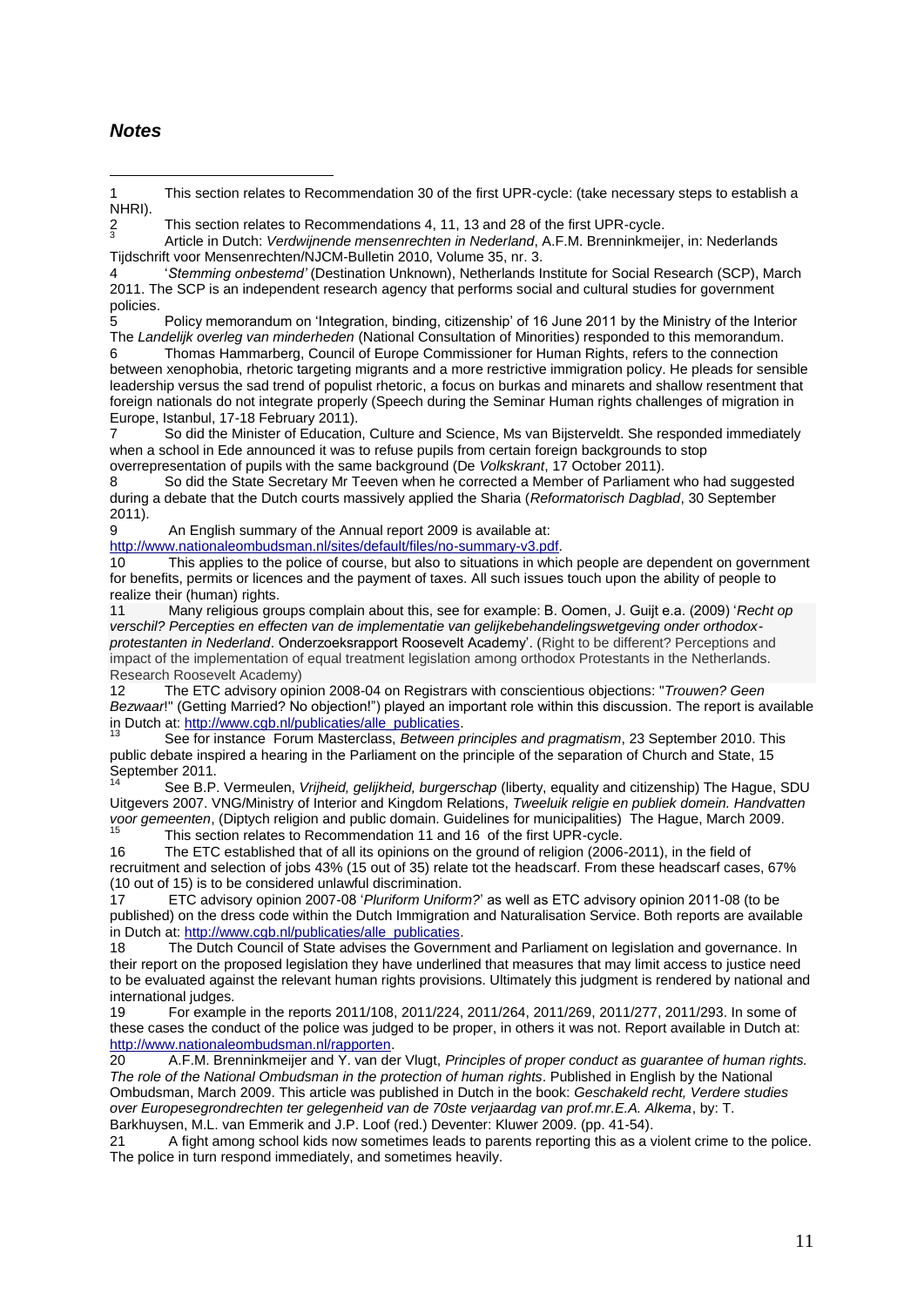22 Report in Dutch: "*Waarborgen bij preventief fouilleren. Over de spanning tussen veiligheid, privacy en selectie"* (safeguards for body searches. The tension between security, privacy and selection), [http://www.nationaleombudsman.nl/rapporten/2011/252.](http://www.nationaleombudsman.nl/rapporten/2011/252)

23 *No entry*, *Investigation of the registration of foreign nationals in the Schengen Information System and the provision of information in this connection*, Report no. 2010/115, 17 June 2010.

24 This happened, for example, to a young woman from the United States who came to The Netherlands to celebrate Christmas with her parents. A researcher at Radboud University in Nijmegen also faced problems as a result of an alert in the SIS when he wanted to return to The Netherlands to defend his PhD thesis.

25 This section relates to Recommendation 29 of the first UPR-cycle.

 $\overline{a}$ 

26 For example: his travel schedule and other criteria indicate Mr. X is a drug trafficker and as a consequence he has been registered in a border control system, while he is not a drug trafficker at all. 27 In 2011 the Parliament rejected government plans to store biometric passport data in a national database; in 2011 the Senate rejected government plans to facilitate the exchange of medical patient data through a national health carer information network.

28 De Pers 9-6-2011, *De glorieuze comeback van privacy* (The glorious comeback of privacy).

29 Prof. Y. Buruma, "*Het recht op vergetelheid. Politiële en justitiële gegevens in een digitale wereld*", (The right to oblivion. Police and judicial data in a digital world'), Chapter 5, "*De Staat van informatie*" (The State of information), compilation by the Scientific Council for Government Policy, March 2011.

30 Examples of the large-scale storage and linking of personal data include the registration by automatic number plate recognition (ANPR) along motorways, and the border control system at 15 border crossings that registers on camera not only car registration numbers, but that also stores images of vehicles and passengers. Reports of the installation of this new system were leaked in October 2011.<br>31 *Coverheid (i-government)* report by the Scientific Council for Gov

31 "*iOverheid*" (i-government), report by the Scientific Council for Government Policy, March 2011. 32 Another case in point is the Dutch Unemployment Agency (UWV) which required people to enter their resume in the online database of the UWV system, in order to qualify for benefits. Because they did not do enough to protect people"s privacy, personal information entered was freely accessible online (report 2011/191). 33 In the case of fraudulent applications by third parties for benefits the Dutch Tax Administration and DigID (the digital identification system of the Dutch government) referred to each other and took a technical stance by stating that there was no breach in security of the DigID. While perhaps technically correct such an

approach disregards the impact that the abuse of private information has on individuals. 34 The Dutch Tax Administration has been all but forthcoming in compensating people who were confronted with such abuse.

35 This section relates to Recommendations 7 (discrimination of migrants), 11, 18 (policy plan to combat racism) and 28 (awareness-raising campaign) of the first UPR-cycle.

36 Letter to Parliament on the response to police data and action programme on the fight against discrimination (TK 32 123 VII, no. 74) and the Letter on tightening discrimination policies, dated 7 July 2011. 37 Data provided by anti discrimination agencies, 2011.

<sup>38</sup> This section relates to Recommendation 7 (discrimination of migrants) of the first UPR-cycle.<br>39 *Liever Mark dan Mohammed? Discriminatie op de arbeidsmarkt*" (Rather Mark than Mohamr

39 "*Liever Mark dan Mohammed? Discriminatie op de arbeidsmarkt*" (Rather Mark than Mohammed? Discrimination on the labour market) SCP, 2010 (practical field survey for employers), The Hague; I. Andriessen e.a. (2007), *Discriminatiemonitor niet-westerse allochtonen op de arbeidsmarkt 2007*, The Hague, (Discrimination monitor for foreign nationals with a non-western background on the labour market 2007) SCP/Art 1, 2007; and the *Monitor rassendiscriminatie 2009 (Monitor* Race discrimination 2009)*,* Landelijk Expertisecentrum Art.1/Anne Frank Foundation/ Leiden University*,* The Hague 2010*.* 

40 I.e. prejudices employers have about someone"s ethnic origin in relation to productivity, as emerged in the SCP survey *Liever Mark dan Mohammed* (2010) Ibid.

41 SCP 2010, *Liever Mark dan Mohammed*. Ibid.

42 Letter to Parliament of the State Secretary De Krom of the Ministry of Social Affairs and Employment to the presentation of the SCP study *Liever Mark dan Mohammed* on 13 April 2011: *'Discrimination is entirely unacceptable. (..) People do have a right to equal treatment. It is a fundamental right."* He talks about *"Equal treatment is an absolute condition*" for *"economic independence"* .

43 Letter to Parliament from the Ministry of Social Affairs and Employment to the Lower House in answer to questions from the Parliament about unemployment amongst people with a non-Western background, dated 6 April 2011.

44 Letter to Parliament by Minister Donner (Social Affairs and Employment) and Minister Middelkoop (Ministry of Housing, Neighbourhoods and Integration) of the previous Government to the presentation of the labour market monitors on 1 July 2010. The labour market monitor studies by SCP (2007, 2010) were commissioned by the Ministry of Social Affairs and Employment.

45 The recommendation to make employers aware of their non-neutral selection behaviour and to address their responsibility to select in an ethnically neutral manner, preferably supported by concrete agreements, has not been followed up. For the recommendations to employers see the SCP survey *Liever Mark dan Mohammed? Discriminatie op de arbeidsmarkt.* The Hague, 2010, p. 20-22.

46 This scientific study into discrimination by temporary employment agencies was performed by two students of sociology at the VU University, supervised by SCP researcher I. Andriessen (master's thesis by Anne Backer and Evelien Loeters, November 2011. See *de Volkskrant,* 2-11-2011). The study shows that 76% of all 187 temporary employment agencies that were contacted were prepared to honour the discriminatory preferences expressed by the applicant employer. During these so-called field tests a fictitious call centre contacted 187